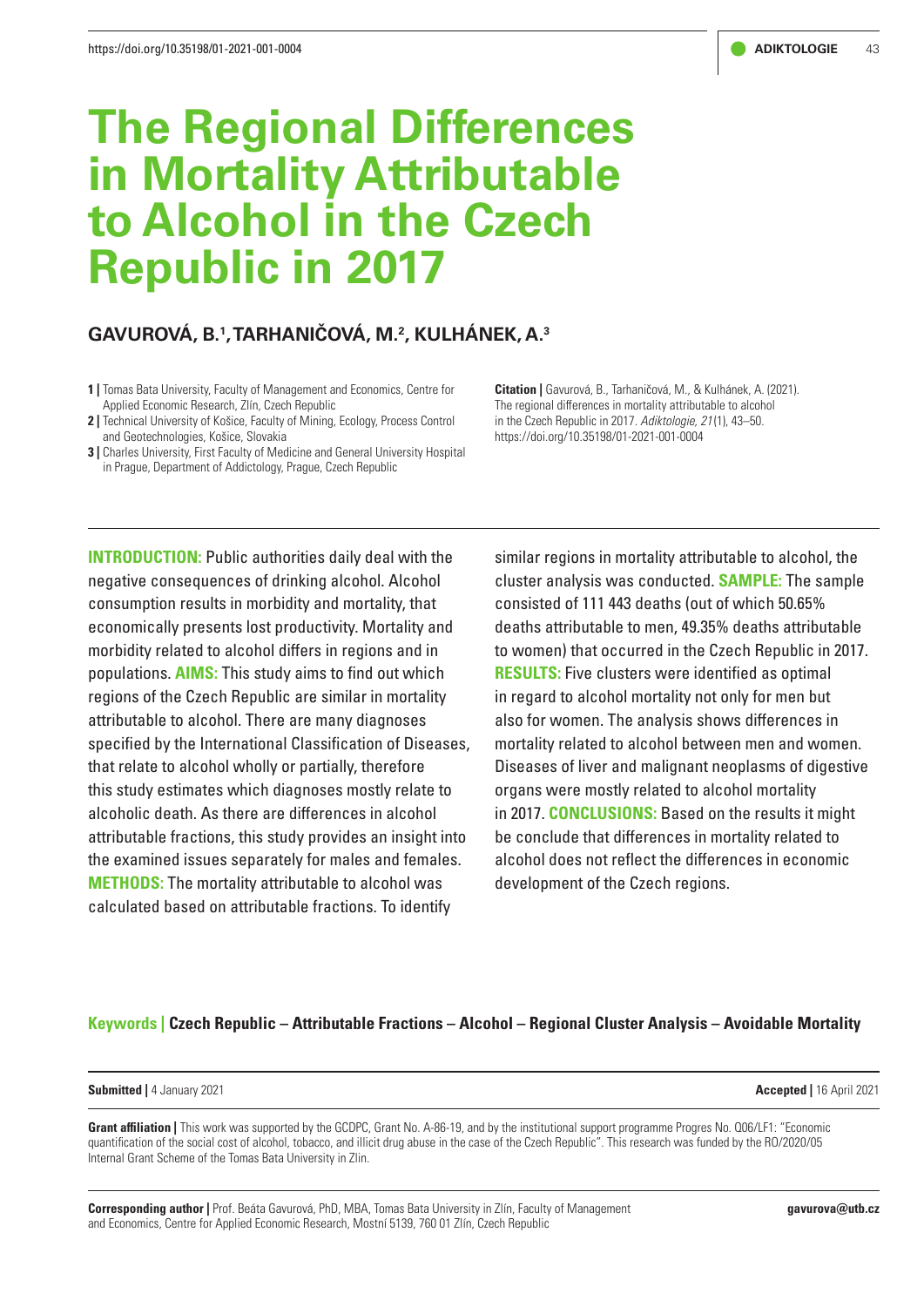# **• 1 INTRODUCTION**

While in 1990 global alcohol consumption was at the level of 5.9 l/person, in 2017 it was at the level of 6.5 l/person (WHO, 2018). In low- and middle-income countries, such as India or Vietnam, alcohol consumption is increasing, accompanied by an improved standard of living and economic development. On the contrary, there has been a significant decline in alcohol consumption in countries such as Russia, the UK, and Azerbaijan. It is estimated that the global level of alcohol consumption will reach the level of 7.6 l/person by 2030. According to the study of Manthey et al. (2019), the reasons for the different levels of alcohol consumption are cultural and religious customs, the implementation of alcohol measures, and economic growth.

According to the Institute of Health Metrics and Evaluation (IHME), drug use is a significant cause of death worldwide. In 2017, the riskiest factor of death was high blood pressure (10.44 mil. deaths), following by smoking, with 7.1 mil. deaths. Alcohol accounted for 2.84 mil. deaths and became the ninth riskiest factor of death. From 1990 to 2017, there was an increase in alcohol consumption globally.

According to OECD (2020), the alcohol consumption level in the Czech Republic between 1994 and 2017 remained in the range from 11 l/person to 12.1 l/person. Within the Visegrád countries, the Czech Republic has had the highest alcohol consumption since 2008. On the other hand, there was a decrease in alcohol consumption in all the Visegrád countries during the economic crisis that started in 2008. Considering the Visegrád Group, the lowest consumption of beer and spirits was reported in the Czech Republic. The prevalence of heavy episodic drinking in the Czech Republic belongs among the highest globally. Mravčík et al. (2019) also indicate a decline in alcohol use among children and adolescents; however, alcohol-related mortality is increasing.

# **• 2 LITERATURE REVIEW**

During the last century, alcohol consumption and its consequences have been the subject of various studies (e.g. Zabransky et al., 2011; Mlčoch et al., 2019, Shield et al., 2013; Webster et al., 2019). These studies aim to quantify the relationship between alcohol use and deaths. In some studies, the authors calculate the attributable fractions on the basis of interviews or meta-analysis. A more commonly used approach is to implement the attributable fractions on the basis of a literature review. The reason for studying attributable fractions is that it helps to quantify the number of deaths and thus their economic consequences across the world.

To evaluate the relationship between alcohol and cancer, Bagnardi et al. (2001) performed a search of the epidemiological literature from 1966 to 2000 using several bibliographic databases. Spear et al. (2018), Wood et al. (2018), and Ronksley et al. (2011) examined the relationship between alcohol and death (El Ansari et al., 2013). Cirrhosis and other diagnoses that are attributable to alcohol are a significant cause of morbidity and mortality globally. The burden and underlying

causes differ across locations and demographic groups (Sepanlou et al., 2020). There are also differences between the deaths of women and men (Gavurova et al., 2019).

Moreover, some studies are concerned about the consequences of drinking. There are many consequences, not only economic but also with alcohol as the cause of divorce, crimes committed under its influence, and traffic accidents (e.g. Zabransky et al., 2011; Mravčík et al., 2019; Webster et al., 2019). According to Zabransky et al. (2011), the social cost of alcohol use in the Czech Republic in 2011 was at the level of CZK 16,354.8 mil. (EUR 602.96 mil.), which represents 0.46% of the GDP of the Czech Republic.

Historically, Slovakia and Czechia formed one country, Czechoslovakia. This fact caused the similarities between both countries that may be found in the demographic characteristics of their citizens. It may be supposed that if variability exists within Slovak regions, there might be variability in the Czech regions too. Gavurova & Kubak (2017) provide information about mortality connected to diseases of circulatory systems in Slovak regions. They showed the differences when comparing the Slovak regions. In Slovakia, the regions with the highest economic development accounted for a lower share of deaths attributable to ischemic diseases comparing to less developed regions.

To compare the similarities of Slovak regions, Kubak et al. (2019) used cluster analysis. Many authors, e.g. Kvíčalová et al., (2014), Mazurek (2011), and Majerova & Nevima (2017), have used cluster analysis to make a comparison of the Czech regions in economic terms. In the study of Mazurek (2011), the Czech Republic was divided into five economically similar clusters: 1. the Ústí nad Labem and Moravia-Silesia regions, 2. the capital city, Prague, 3. the Central Bohemia, Pilsen, and Karlovy Vary regions, 4. the Hradec Králové, Pardubice, Vysočina, Olomouc, and Zlín regions, and 5. the South Bohemia, South Moravia, and Liberec regions. On the basis of different types of income, Kvíčalová et al. (2014) divided the Czech Republic into three clusters. In the first cluster, there were the South Bohemia, Zlín, Hradec Králové, Ústí nad Labem, Pardubice, Olomouc, Moravia-Silesia, Vysočina, Central Bohemia, Pilsen, and South Moravia regions. The second cluster contained the Karlovy Vary and Liberec regions. In the last cluster, there was the capital city, Prague.

Even though studies on regional differences regarding the economic situation exist, studies concerned with alcohol-attributable deaths still represent an unexplored area. This study aims to fill this gap. It is at the intersection of problematic alcohol drinking with various consequences and regional differences. It provides an overview of alcohol-related death patterns in regions across the Czech Republic in 2017.

# **• 3 METHODS**

For this study, we used the data from the death register of the Czech Republic provided for the further research of the project Grant No. A-86-19 by the [Institute of Health Information and](https://www.uzis.cz/index.php)  [Statistics of the Czech Republic](https://www.uzis.cz/index.php). The register of deaths contains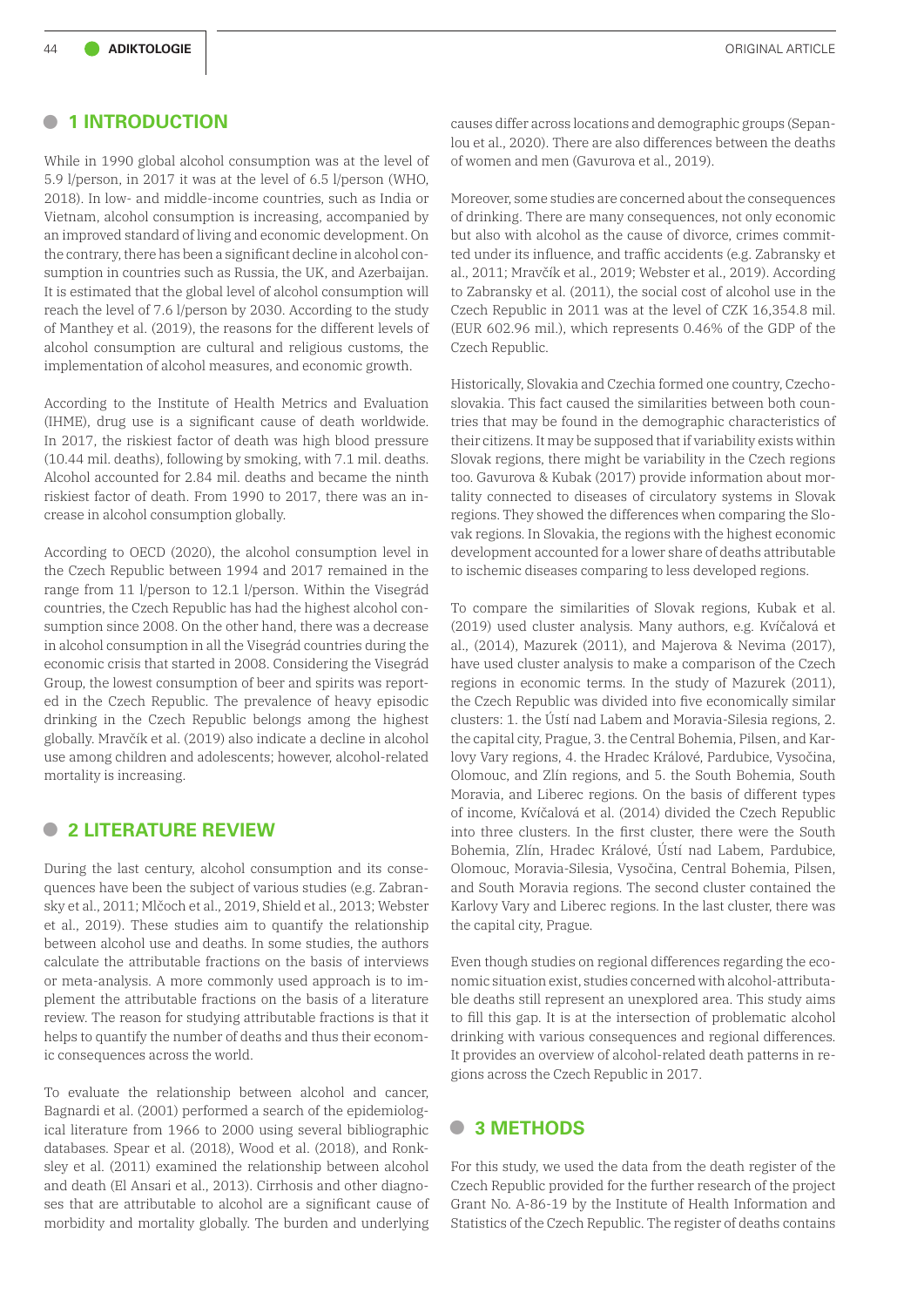information about deaths within the period 1994–2017. The  $\bullet$  4 RESULTS following attributes describe each death in this register: gender, age at death, the primary cause of death (ICD-10), exter-<br>and source of the death (ICD-10), the region where the decessed nal cause of the death (ICD-10), the region where the deceased lived, marital status, etc. To analyse this data, SPSS Clementine and R-studio were used. nved, maritarstatus, etc. 10 analyse tins uata, SPSS Clementine<br>In 2017, alcohol-related diagnoses were divided into the 23

First, we calculated the number of deaths attributable to alcohol. Some diagnoses are wholly attributable to drinking alcohol, but the rest of them only partly so. To decide whether the nor, but the rest of them only partly so. To decide whether the collearns according to specified diagnoses in all alcohol-related<br>diagnosis is wholly or partly attributable to alcohol, we used the cleaths across the Czech attributable fractions presented in previous studies (e.g. Zabransky et al., 2011; Ye et al., 2019; Mlčoch et al., 2019, Shield In the case of women (see Table 1), the maximum share of et al., 2013; Patra et al., 2007; Rehm et al., 2007; Webster et al., 2019). As there were differences between men's and women's 2019). As there were differences between men's and women's imeans 0.35% of all alcohol-attributable deaths were<br>attributable fractions, we distinguish the AF for both genders i to tuberculosis. Most alcohol-related deaths separately. According to Webster et al. (2019), the attributable fractions are calculated using the formula [1].

$$
AAF = \frac{\sum_{i=1}^{k} P(i)[RR(i)-1]}{\sum_{i=0}^{k} P(i)[RR(i)-1]+1}
$$
 [1]

where

**i** – exposure to alcohol (in average grams of ethanol consumed per day),

**RR(i)** – relative risk at a given exposure level,

 $P(i)$  – the proportion of people at a given exposure level.

the proportion of the people at a given exposure level of the number of deaths (separately for every identified diagnosis tween : After the identification of attributable fractions, we multiplied and gender) by the corresponding attributable fraction.

#### **3.1 The cluster analysis**

**3.1 The cluster analysis**  clusters (Kaufman & Rousseeuw, 2009). Cluster analysis is ap-For each of the 14 Czech regions and for both genders, we calculated the number of deaths separately. After that, cluster analysis was conducted. To identify similar regions considering the number of deaths linked to every diagnosis connected to drinking alcohol, we used cluster analysis. Cluster analysis is the classification of data objects into similar groups, called plicable in many situations in scientific and business investigations (Odell & Duran, 1974). To calculate the distance, we used the function dist().

ing a specified distance measure to compute the distances be- oped, the Liberec (CZ051) and Karlovy vary (CZ041) regions<br>tween the rows of a data matrix(). Next, we used the function or are the ones with the lowest share o a set of dissimilarities for the *n* objects being clustered. Ini-<br>
a set of dissimilarities for the *n* objects being clustered. Ini-<br>
a set of alcohol-attributable deaths deaths of rithm proceeds iteratively, at each stage joining the two most — public was divided into clusters as presented in Figure 1:<br>similar clusters, continuing until there is just a single cluster. the Lance-Williams dissimilarity update formula according to (CZ063), and South Bohemia (CZ031) regions; According to Maechler et al. (2019), the function dist() computes and returns the distance matrix. It is computed by using a specified distance measure to compute the distances behclust(), which performs a hierarchical cluster analysis using tially, each object is assigned to its cluster, and then the algorithm proceeds iteratively, at each stage joining the two most Distances between clusters are recomputed at each stage by Ward's minimum variance method.

#### **• 4 RESULTS**

#### **4.1 The comparison of alcohol-attributable mortality**

First, we calculated the number of deaths attributable to alco-<br>help al., 2012; Music and alternative area to all attributed in *Table 2* (for men). These tables are the presentagroups presented in *Table 1* (for women) and into the 25 groups tion of the minimum and maximum shares of alcohol-related deaths according to specified diagnoses in all alcohol-related deaths across the Czech regions.

> [1] roendocrine tumours) with  $0-0.29\%$ , A15-A19 (Tuberculosis)<br>with  $0.035\%$  and  $V86.0$  (Algebe) induced abranic paperential In the case of women (see *Table 1*), the maximum share of tuberculosis (A15-A19) in alcohol deaths is 0.35%. That means 0.35% of all alcohol-attributable deaths were related to tuberculosis. Most alcohol-related deaths in women were connected to diseases of the liver (K70). Out of all alcoholrelated deaths, 23.08–42.98% were related to diseases of the liver (K70). The diagnoses with the smallest share in alcohol deaths are D00-D36 (Benign neoplasms, except benign neuwith 0–0.35%, and K86.0 (Alcohol-induced chronic pancreatitis) with 0–0.66%.

per day), diagnosis C00-C14, the minimum share of deaths across the As shown in both *Table 1* and *Table 2*, there is variability in the share of diagnoses attributable to alcohol. In the case of the Czech regions was 0.76%, and the maximum share was 3.94%.

plasms, except benign neuroendocrine tumours) with a share<br>of 0–0.22% K22.6 (Gastro-oesophagaal laceration-baemor- $\frac{1}{\text{cm}}$  and  $\frac{1}{\text{cm}}$  a share of 0–0.22%, and G62.1 (Alcoholic Polyneuropathy) with a share of 0–0.22%, and G62.1 (Alcoholic Polyneuropathy) with As shown in *Table 2*, the highest share of men's alcoholattributable deaths is related to liver disease. This share is between 26.04 and 45.28%. On the contrary, the diagnoses with the least share of alcohol deaths are D00-D36 (Benign neoof 0–0.22%, K22.6 (Gastro-oesophageal laceration-haemorrhage syndrome) with a share of 0–0.23%, L40 (Psoriasis) with a share of 0–0.32%. The toxic effect of alcohol as the external cause of death is related to 2.55–10.98% of alcohol-related deaths. Compared to women, there are significant differences in the share of diagnoses related to alcohol.

#### **4.2 The regional differences in mortality**

tions (Oden & Duran, 1974). To calculate the urstance, we used the function dependence, there are 14 regions, which are eco-<br>nomically different. While the capital city, Prague (CZ010), According to Maechler et al. (2019), the function dist() com-<br>Moravia-Silesia (CZ080) regions are the ones with the highest In the Czech Republic, there are 14 regions, which are ecoand the Central Bohemia (CZ020), South Moravia (CZ064), and share of national GDP and are economically the most developed, the Liberec (CZ051) and Karlovy Vary (CZ041) regions are the ones with the lowest share of Czech GDP.

> On the basis of the number of alcohol-attributable deaths divided according to ICD-10, in the case of women, the Czech Republic was divided into clusters as presented in *Figure 1:*

> **1.** the Hradec Králové (CZ052), Pardubice (CZ053), Vysočina (CZ063), and South Bohemia (CZ031) regions;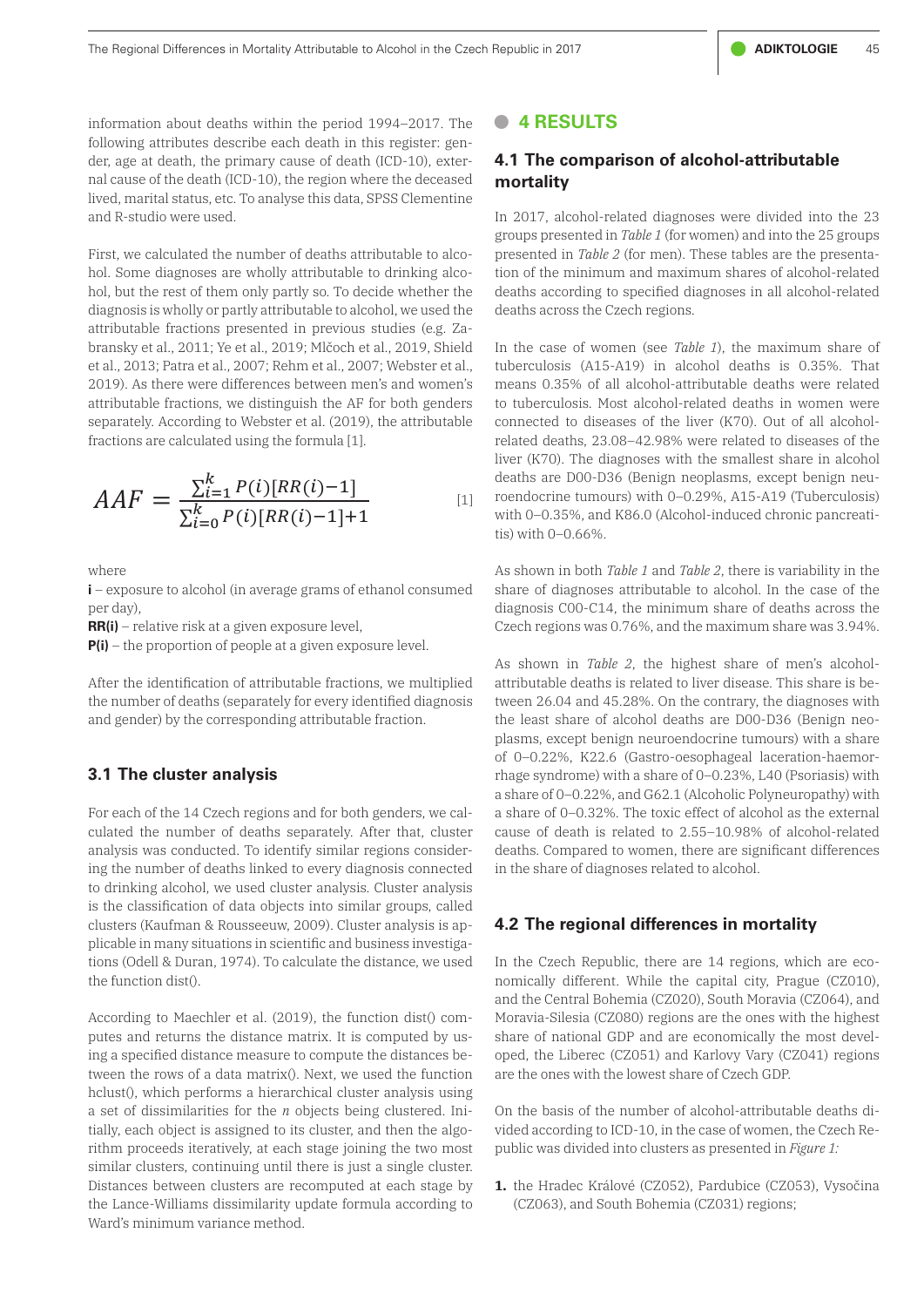- **2.** the Karlovy Vary (CZ041), Pilsen (CZ032), and Liberec (CZ051) regions;
- **3.** the Moravia-Silesia region (CZ080);
- **4.** the Ústí nad Labem (CZ042), Olomouc (CZ071), and Zlín (CZ072) regions;
- **5.** the capital city, Prague (CZ010), and the Central Bohemia (CZ020) and South Moravia (CZ064) regions.

On the basis of the number of deaths according to ICD-10 attributable to alcohol, in the case of men the Czech Republic was divided into five clusters as presented in *Figure 2:*

- **1.** the Karlovy Vary (CZ041) and Hradec Králové (CZ052) regions;
- **2.** the Liberec (CZ051), Pardubice (CZ053), Vysočina (CZ063), South Bohemia (CZ031), and Pilsen (CZ032) regions;
- **3.** the capital city, Prague (CZ010) and the Ústí nad Labem (CZ042), Olomouc (CZ071), and Zlín (CZ072) regions;
- **4.** the Moravia-Silesia region (CZ080);
- **5.** the Central Bohemia (CZ020) and South Moravia (CZ064) regions.

# **• 5 DISCUSSION**

As the results show, there are differences between the maximum and minimum share of alcohol-related deaths according to ICD-10, as well as differences within genders across the Czech regions. While in the case of women, the diagnosis T51 (Toxic effect of alcohol) represents only 0–5.85% of all alcohol-related deaths, in the case of men, this diagnosis represents almost double that value (2.55–10.98%). Men's alcohol-attributable deaths related to external causes of morbidity and mortality are also higher. The difference might be seen in the number of identified groups of diagnoses (23 for women compared to 25 for men) as well.

The types of diseases that are attributable to drinking alcohol also differ between the genders. This may be the consequence of diagnosis specificity, such as C50 (Malignant neoplasms of the breast), which is typical only for women. However, differences are also seen in diagnoses such as K29.2 (Alcoholic gastritis) and L40 (Psoriasis). Both diagnoses were connected only with the alcohol-attributable deaths of men.

As the results of the cluster analysis revealed, the optimal number of clusters in both cases was five. It allows us to compare the regions in a better manner. Comparing the results of the cluster analysis between genders, we found similarities in the Moravia-Silesia region as this region forms a separate category of regions based on deaths attributable to alcohol. The similarities within genders were also found in Cluster 5 for both genders (the Central Bohemia and South Moravia regions). In Cluster 3 (men) and Cluster 4 (women), a similarity was found, since the clusters contain the same regions (the Ústí nad Labem, Olomouc, and Zlín regions). As the Pardubice, Vysočina, and South Bohemia regions were in the same cluster, we suppose there is also a similarity in terms of deaths attributable to alcohol in those regions.

As we may see, when regions are compared on the basis of alcohol-attributable deaths, there are also differences between

genders. Considering the women's cluster analysis, Prague, as an economically highly efficient region, was in the same cluster as the Ústí nad Labem, Olomouc, and Zlín regions. However, its economic strength is completely different. For men, Prague was in the same cluster as the Central Bohemia and South Moravia regions. On the basis of GDP, the economic efficiency of these regions is visible and similar.

In comparison to the results of Mazurek (2011), who analysed the similarity of the Czech regions according to economic indicators, the clusters that were created involved regions differently. While in the first cluster, there were the Ústí nad Labem and Moravia-Silesia regions, the capital city, Prague, was in a separate cluster. It does not conform to the results of our cluster analysis as in the case of both genders Prague was in clusters with completely different regions. Mazurek (2011) also distinguished the other clusters (3, 4, 5). Cluster 3 was formed of the Central Bohemia, Pilsen, and Karlovy Vary regions. Cluster 4 contained the Hradec Králové, Pardubice, Vysočina, Olomouc, and Zlín regions. The last cluster consisted of the South Bohemia, South Moravia, and Liberec regions.

Kvíčalová et al. (2014) divided the regions of the Czech Republic into three clusters based on income indicators. In their first cluster, there were the South Bohemia, Zlín, Hradec Králové, Ústí nad Labem, Pardubice, Olomouc, Moravia-Silesia, Vysočina, Central Bohemia, Pilsen, and South Moravia regions. The second cluster contained the Karlovy Vary and Liberec regions, which have the lowest share of Czech GDP. In the last cluster, there was the capital city, Prague, as the region with the highest share of Czech GDP, with the highest urbanization rate, and more developed. While economic development is evident in the Prague region, there are great differences in the income of the citizens that give rise to the social problems of individuals and their families.

The results of Kvíčalová and Mazurek differ, even though the cluster analysis of both studies is based on economic indicators. To explain these differences, it is necessary to take into consideration the differences in the methods and approaches used and the fact that when the studies took place differs as well. Moving forward, the differences in cluster analysis presented by this study compared to the studies of Kvíčalová and Mazurek may arise from the fact that alcohol-related deaths are connected to criminality. In general, criminality is at its highest in the most and least developed regions (Mravčík et al., 2019). That means that even if a region is well developed, if the level of alcohol-related criminality is high, the alcohol-related deaths will be more numerous.

Considering that alcohol consumption is increasing mainly in low- and middle-income countries and applying this fact to the Czech Republic, the regions with lower economic development are in greater danger of higher alcohol consumption. With a higher consumption of alcohol, the probability of dying an alcohol-related death is increasing. To be able to confirm whether socially more vulnerable groups of the population are more prone to alcohol consumption, it is necessary to conduct more specific and deeper analysis.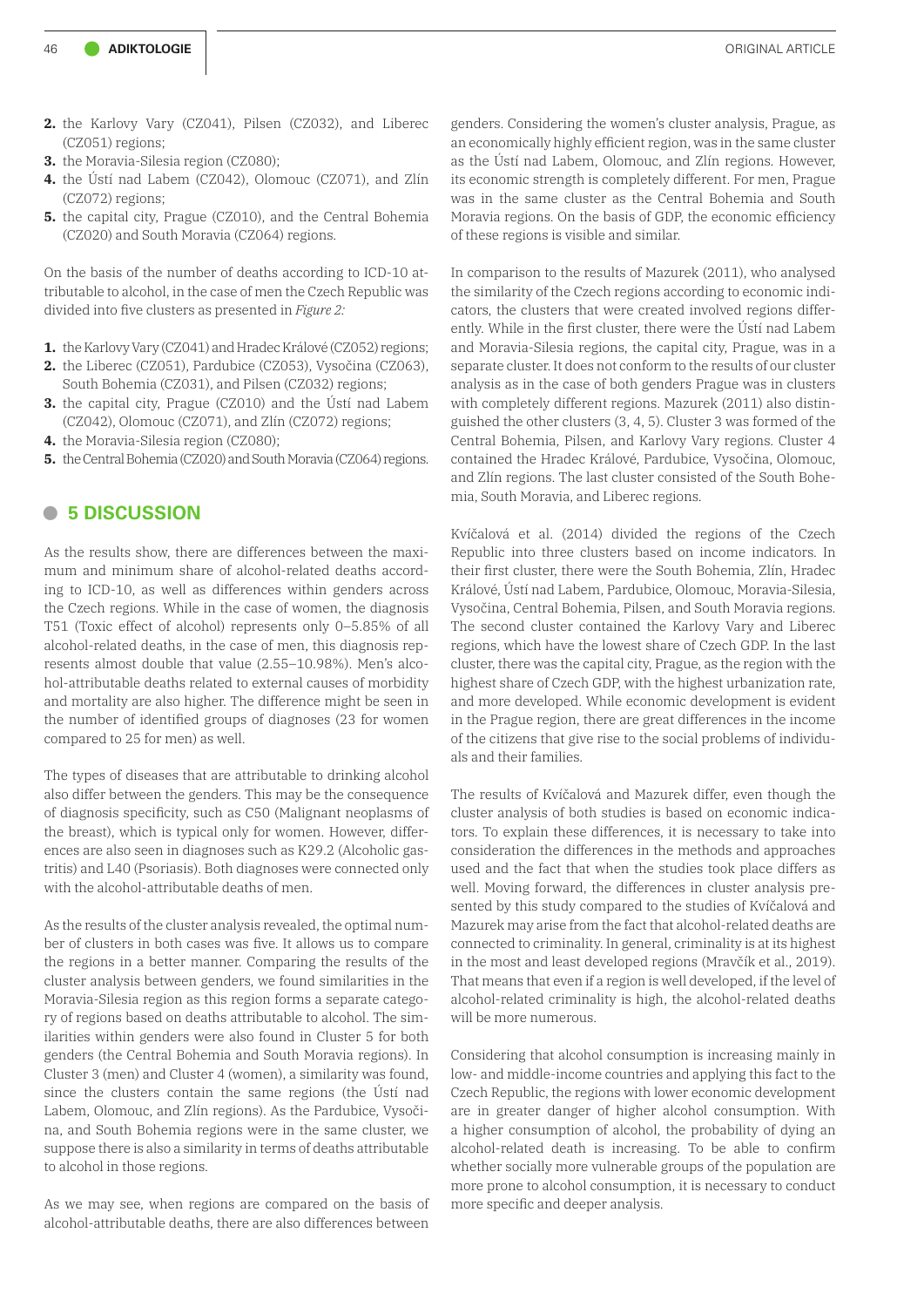

| Code of<br>diagnosis | <b>ICD 10</b><br>chapters | Diagnosis group name                                                                    | min         | max    |
|----------------------|---------------------------|-----------------------------------------------------------------------------------------|-------------|--------|
|                      |                           |                                                                                         | (in %)      | (in %) |
| A15-A19              | $\mathbf{L}$              | Tuberculosis                                                                            | 0           | 0.35   |
| C00-C14              | Ш.                        | Malignant neoplasms of lip, oral cavity, and pharynx                                    | 0.76        | 3.94   |
| C15-C26              | Ш.                        | Malignant neoplasms of digestive organs                                                 | 7.56        | 13.44  |
| C30-C39              | $\mathbf{II}$ .           | Malignant neoplasms of respiratory and intrathoracic organs                             | $\mathbf 0$ | 0.90   |
| <b>C50</b>           | $\mathbf{II}$ .           | Malignant neoplasms of breast                                                           | 6.24        | 12.64  |
| <b>D00-D36</b>       | Ш.                        | Benign neoplasms, except benign neuroendocrine tumors                                   | $\Omega$    | 0.29   |
| D37-D48              | Ш.                        | Neoplasms of uncertain behavior, polycythemia vera, and myelodysplastic syndromes       | 0.33        | 1.14   |
| F10                  | V.                        | Mental, Behavioral and Neurodevelopmental disorders                                     | 0           | 4.99   |
| G31.2                | VI.                       | Degeneration of nervous system due to alcohol                                           | 0           | 1.47   |
| G40-G41              | VI.                       | Episodic and paroxysmal disorders                                                       | 0.47        | 2.78   |
| $110 - 115$          | IX.                       | Hypertensive diseases                                                                   | 4.73        | 12.37  |
| 130-152              | IX.                       | Other forms of heart disease                                                            | 1.94        | 6.70   |
| 160-169              | IX.                       | Cerebrovascular diseases                                                                | 2.36        | 6.36   |
| 180-189              | IX.                       | Diseases of veins, lymphatic vessels and lymph nodes, not elsewhere classified          | $\mathbf 0$ | 1.63   |
| J09-J18              | Х.                        | Influenza and pneumonia                                                                 | 1.76        | 8.26   |
| K22.6                | XI.                       | Gastro-esophageal laceration-hemorrhage syndrome                                        |             | 0.77   |
| <b>K70</b>           | XI.                       | Diseases of liver                                                                       | 23.8        | 42.98  |
| K74                  | XL                        | Diseases of liver                                                                       | 2.23        | 9.6    |
| K85.2                | XVI.                      | Alcohol-induced acute pancreatitis                                                      | 0           | 1.47   |
| K86.0                | XIX.                      | Alcohol-induced chronic pancreatitis                                                    | 0           | 0.66   |
| <b>R95-R99</b>       | XVIII.                    | Symptoms, signs and abnormal clinical and laboratory findings, not elsewhere classified | 2.45        | 8.15   |
| <b>T51</b>           | XIX.                      | Toxic effect of alcohol                                                                 |             | 5.85   |
| V01-Y89              | XX.                       | External causes of morbidity and mortality                                              | 1.80        | 8.44   |

**Table 1 |** Regional maximum and minimum percentage of deaths attributable to alcohol according to ICD-10, women

Source: Own compilation

**Figure 1 |** Clusters of Czech regions with a similar level of deaths attributable to alcohol, women, 2017

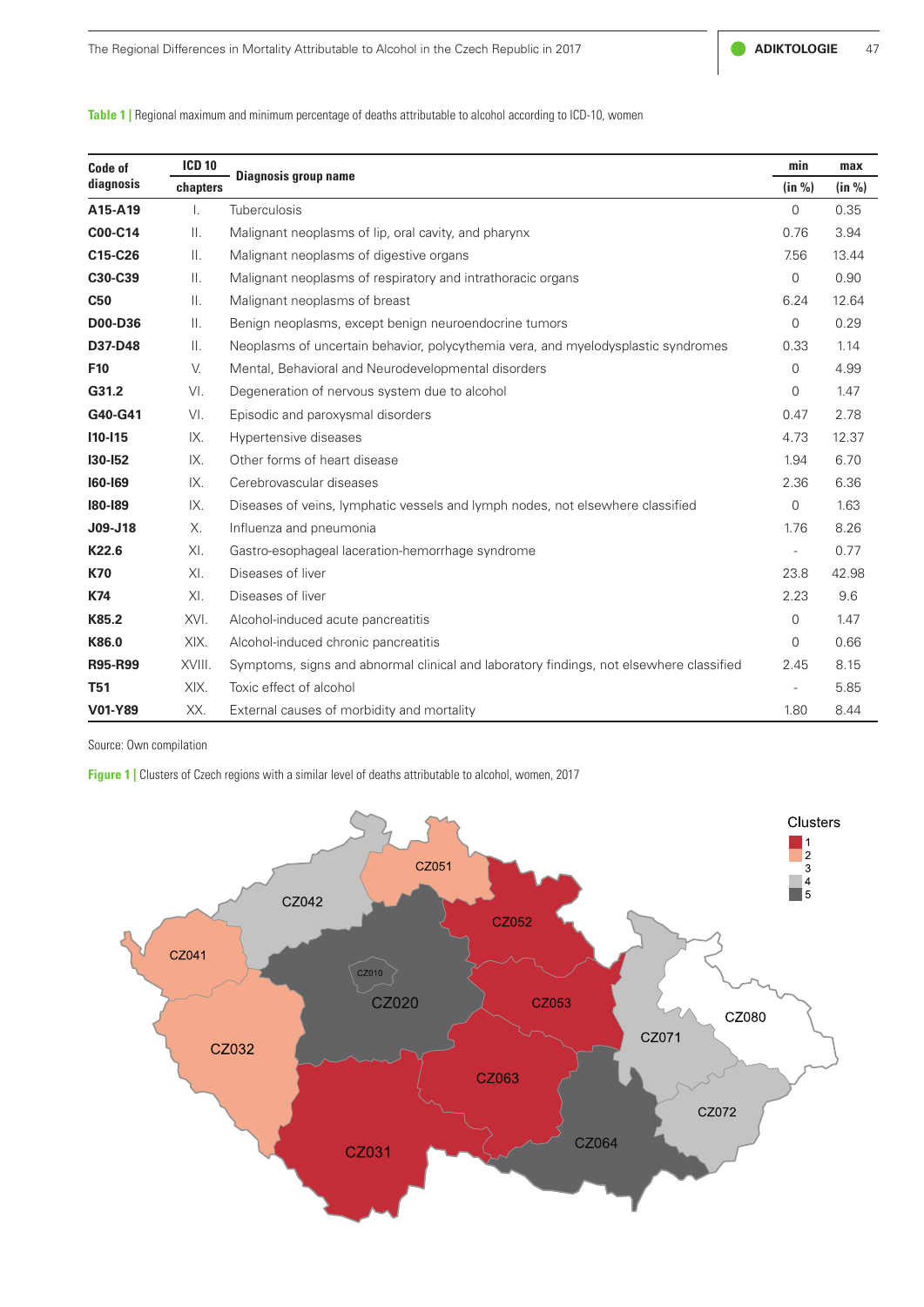**Table 2 |** Regional maximum and minimum percentage of deaths attributable to alcohol according to ICD-10, men

| Code of<br>diagnosis | <b>ICD 10</b><br>chapters | <b>Diagnosis group name</b>                                                             | min            | max    |
|----------------------|---------------------------|-----------------------------------------------------------------------------------------|----------------|--------|
|                      |                           |                                                                                         | (in %)         | (in %) |
| A15-A19              | $\mathsf{L}$              | <b>Tuberculosis</b>                                                                     | $\mathbf{0}$   | 0.36   |
| C00-C14              | $\mathbf{II}$ .           | Malignant neoplasms of lip, oral cavity and pharynx                                     | 2.71           | 7.71   |
| C15-C26              | $\mathbf{II}$ .           | Malignant neoplasms of digestive organs                                                 | 12.46          | 19.94  |
| C30-C39              | $\mathbb{H}$ .            | Malignant neoplasms of respiratory and intrathoracic organs                             | 0.56           | 2.35   |
| D00-D36              | Ш.                        | Benign neoplasms, except benign neuroendocrine tumors                                   | $\overline{0}$ | 0.22   |
| D37-D48              | V.                        | Neoplasms of uncertain behavior, polycythemia vera and myelodysplastic syndromes        | 0.85           | 1.91   |
| F <sub>10</sub>      | VI.                       | Mental, Behavioral and Neurodevelopmental disorders                                     | 0.61           | 6.26   |
| G31.2                | VI.                       | Degeneration of nervous system due to alcohol                                           | $\mathbf 0$    | 0.36   |
| G40-G41              | VI.                       | Episodic and paroxysmal disorders                                                       | $\Omega$       | 2.20   |
| G62.1                | IX.                       | Alcoholic polyneuropathy                                                                | $\Omega$       | 0.32   |
| $110 - 115$          | IX.                       | Hypertensive diseases                                                                   | 4.47           | 9.89   |
| $130 - 152$          | IX.                       | Other forms of heart disease                                                            | 1.76           | 4.83   |
| $160 - 169$          | IX.                       | Cerebrovascular diseases                                                                | 1.60           | 4.87   |
| 180-189              | IX.                       | Diseases of veins, lymphatic vessels and lymph nodes, not elsewhere classified          | $\Omega$       | 1.6    |
| J09-J18              | $X_{\cdot}$               | Influenza and pneumonia                                                                 | 1.96           | 5.53   |
| K22.6                | XI.                       | Gastro-esophageal laceration-hemorrhage syndrome                                        | $\mathbf 0$    | 0.23   |
| K29.2                | XI                        | Alcoholic gastritis                                                                     | $\Omega$       | 0.31   |
| K70                  | XI.                       | Diseases of liver                                                                       | 26.4           | 45.28  |
| K74                  | XI.                       | Diseases of liver                                                                       | 2.25           | 5.85   |
| K85.2                | XI.                       | Alcohol induced acute pancreatitis                                                      | $\Omega$       | 2.58   |
| K86.0                | XL                        | Alcohol-induced chronic pancreatitis                                                    | 0              | 1.6    |
| L40                  | XII.                      | Psoriasis                                                                               | $\overline{0}$ | 0.22   |
| R95-R99              | XVIII.                    | Symptoms, signs and abnormal clinical and laboratory findings, not elsewhere classified | 1.20           | 2.88   |
| <b>T51</b>           | XIX.                      | Toxic effect of alcohol                                                                 | 2.55           | 10.98  |
| V01-Y89              | XX.                       | External causes of morbidity and mortality                                              | 4.79           | 14.18  |

Source: Own compilation

**Figure 2 |** Clusters of Czech regions with a similar level of deaths attributable to alcohol, men, 2017

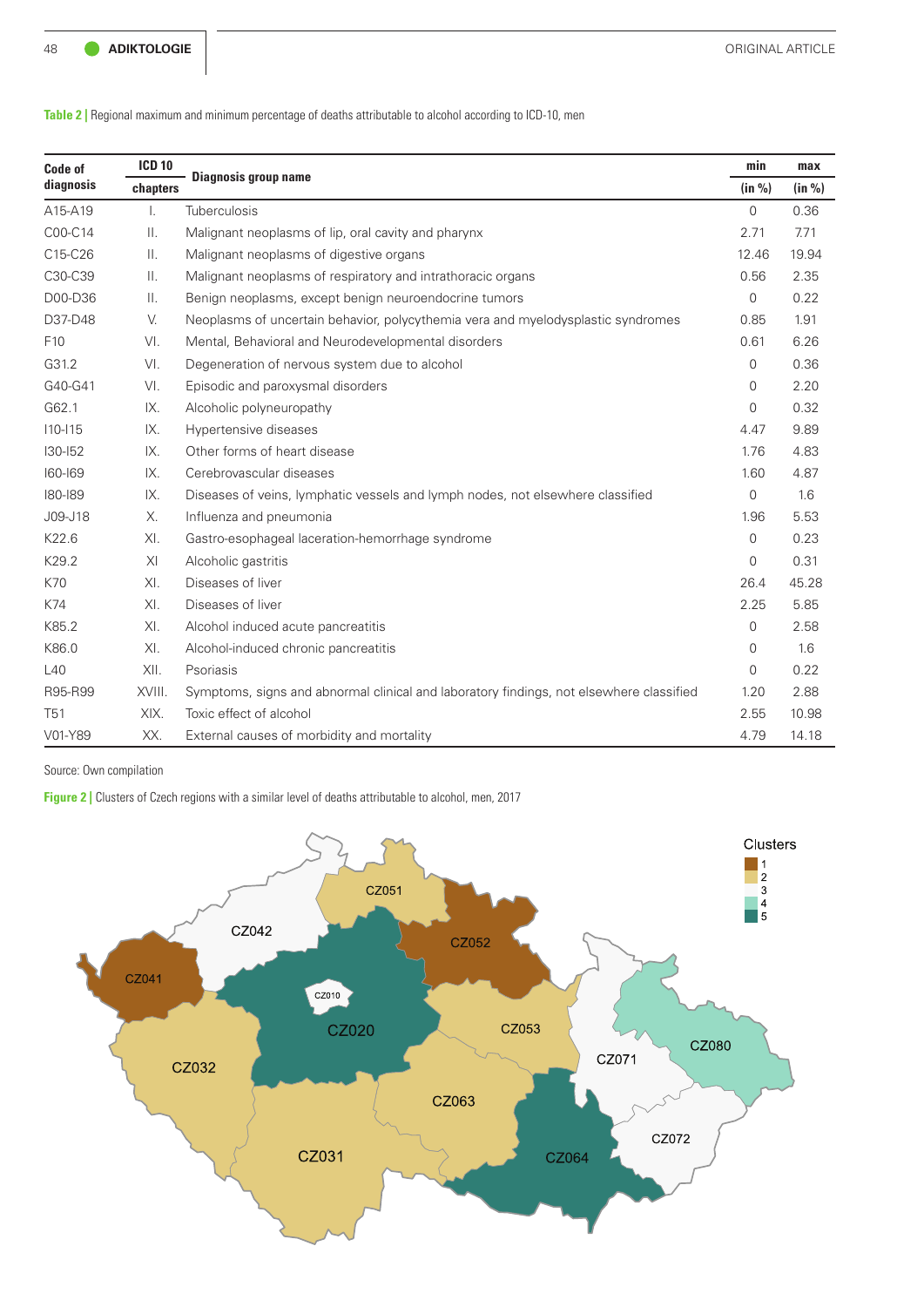# **• 6 CONCLUSION**

This paper identifies the regional differences caused by alcohol-related mortality in 2017 in the case of the Czech Republic. It allows policymakers to identify the regional disparities better and set the alcohol-related policy more efficiently. Citizens' safety and quality of life occupy an important position in governance processes and a well-established policy allows the negative consequences of drinking alcohol to be reduced. As there are many types of diagnoses related to drinking alcohol that differ between the genders, this study provides an insight into the issues under examination for both sexes.

In conclusion, it is necessary to examine further the relation of alcohol-related mortality to economic indicators (GDP, income, employment rate, etc.) and to social indicators that enable the current situation of the country to be described. The causality between socio-demographic factors needs to be examined over a longer period as well.

**Authors' contribution:** B.G. and M.T. contributed to the study and proposed the study design. A.K. designed the initial form of the manuscript. M.T. performed the statistical analysis and participated in the data interpretation and preparation of the manuscript. B.G. conducted the literature review and summary of related work. B.G., M.T. and A.K. supervised the statistical analysis and participated in the preparation of the manuscript. All authors contributed to the article and approved the final version of the manuscript.

**Declaration of interest:** No conflict of interest.